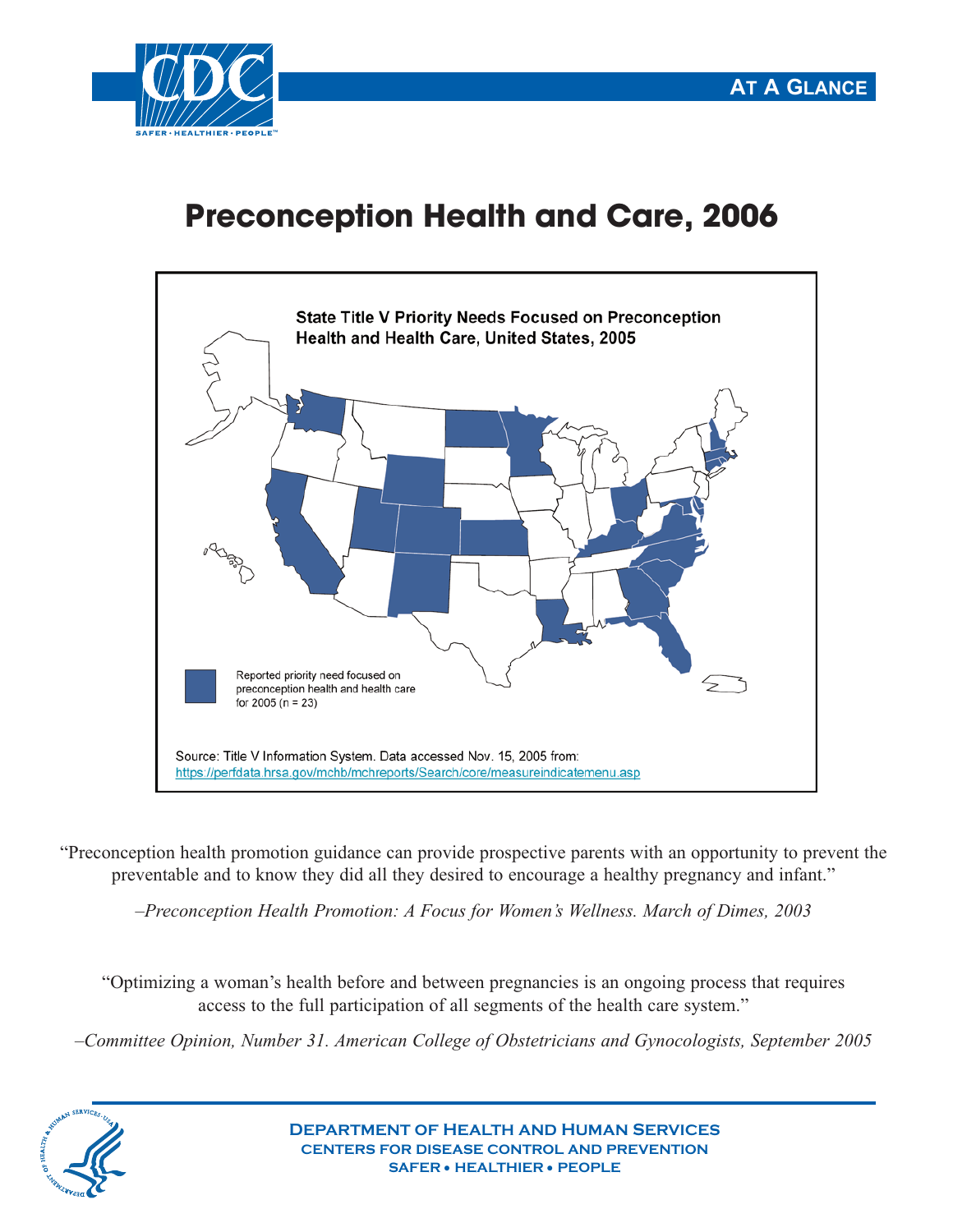Preconception care is a set of interventions that identify and modify biomedical, behavioral, and social risks to a woman's health and future pregnancies. It includes both prevention and management, emphasizing health issues that require action before conception or very early in pregnancy for maximal impact. The primary target population for preconception care is women of reproductive age, although men are also targeted by several components

of preconception care. The overarching goal of preconception care, as described in reports and recommendations of the American Academy of Pediatrics, American Academy of Family Physicians, and the American College of Obstetricians and Gynecologists, is to provide 1) screening for risks,

2) health promotion and education, and

3) interventions to address identified risks.

## **Why is Preconception Care a Public Health Concern?**

Adverse birth outcomes are a persistent problem in the United States. Maternal and child health outcomes, such as maternal and infant mortality, preterm births, and low birth weight babies, are often used as indicators of the overall status of health in a population.

Prenatal care became a mainstream intervention in the 1980s and has since succeeded in reaching most women in the United States. Despite this accomplishment and significant breakthroughs in medical science, in recent years maternal and infant health has improved very little and some problems have worsened.

Adverse pregnancy outcomes remain a prevalent health problem: 12% of babies are born premature, 8% are born with low birth weight, and 3% have major birth defects. Of women giving birth, 31% suffer pregnancy complications. Risk factors for adverse pregnancy outcomes remain prevalent among women of reproductive age. For example, 11% of women smoke during pregnancy, and 10% consume alcohol. Of women who could get pregnant, 69% do not take folic acid supplements, 31% are obese, and about 3% take prescription or over-the-counter drugs that are known teratogens. In addition, about 4% of women have preexisting medical conditions, such as diabetes, that can negatively affect pregnancy if unmanaged. All of these factors pose risks to pregnancies but could be addressed with proper health interventions.

This situation is a major public health concern, suggesting the need for an improved national

approach to ensuring healthy birth. Prenatal care, which usually begins at week 11 or 12 of a pregnancy, comes too late to prevent a number of serious maternal and child health problems. The fetus is most susceptible to developing certain problems in the first 4–10 weeks after conception, before prenatal care is normally initiated. Because many women are not aware that they are pregnant until after this critical period, they are unable to reduce the risks to their own health and that of their baby unless intervention begins before conception. Several effective preconception interventions, such as smoking cessation, obesity control, folic acid supplementation, and some medication adjustments, take months to implement and therefore must begin long before conception.

Each child born with an intellectual disability or a comparable condition leads to direct and indirect societal costs over his or her lifetime of more than \$1 million. Adverse pregnancy outcomes avoided through preconception care represent both an alleviation of human suffering and a reduced burden on the health system.

Preconception care is critical to improving the health of the nation. Healthy People 2000 set a goal of 60% of primary care physicians providing age-appropriate preconception care, yet only about one in four providers currently do so for the majority of the women they serve. Preconception care could succeed in improving maternal and child health where the current paradigm is failing, but most providers don't provide it, most insurers don't pay for it, and most consumers don't ask for it.

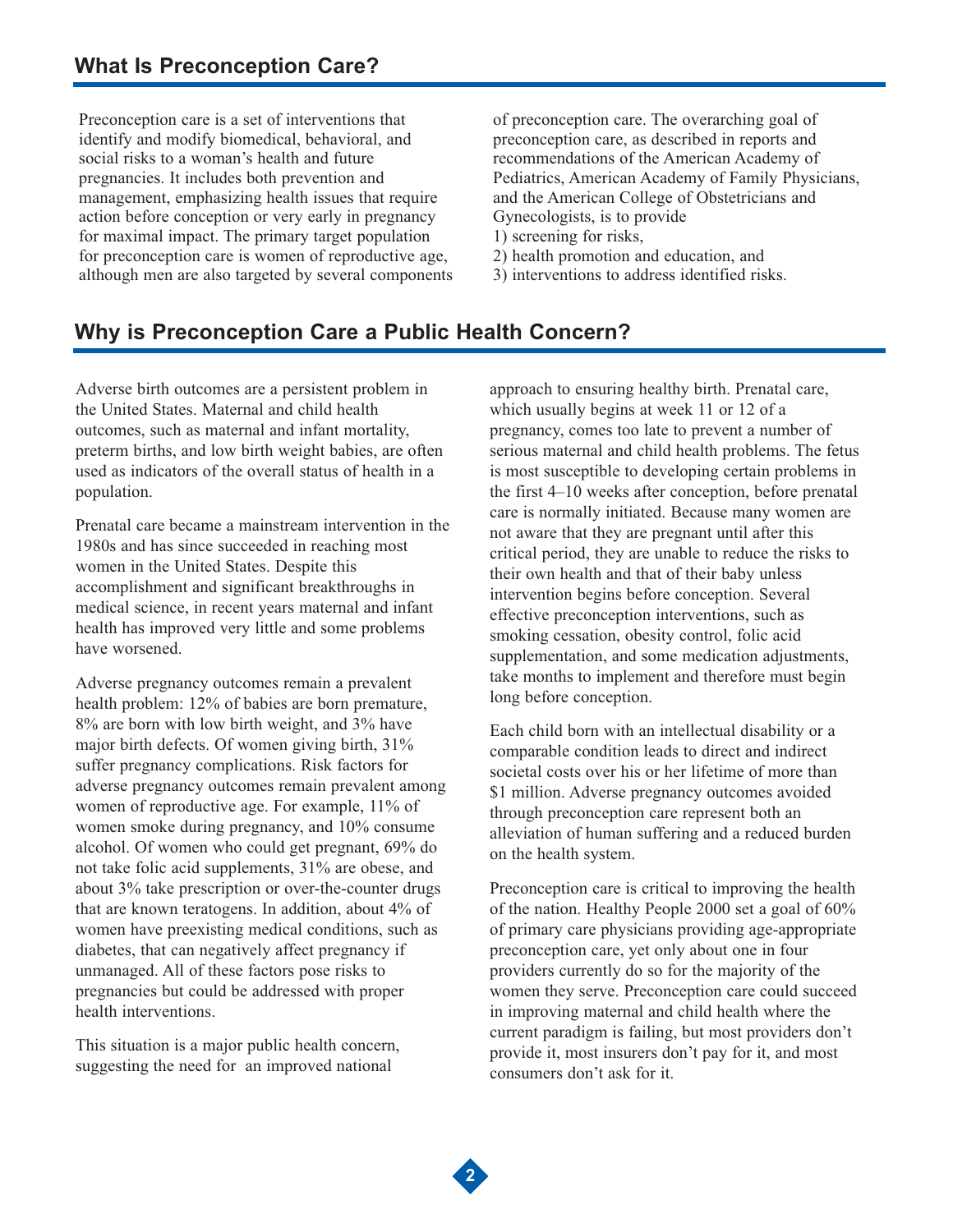| <b>Intervention</b>                                                  | <b>Proven Health Effect</b>                                                                                                                                                                                                                                                                                       |
|----------------------------------------------------------------------|-------------------------------------------------------------------------------------------------------------------------------------------------------------------------------------------------------------------------------------------------------------------------------------------------------------------|
| Folic acid<br>supplementation                                        | Reduces occurrence of neural tube defects<br>by two thirds.                                                                                                                                                                                                                                                       |
| Rubella vaccination                                                  | Provides protection against congenital<br>rubella syndrome.                                                                                                                                                                                                                                                       |
| Diabetes management                                                  | Substantially reduces the threefold<br>increase in prevalence of birth defects<br>among infants of diabetic women.                                                                                                                                                                                                |
| Hypothyroidism<br>management                                         | Adjusting Levothyroxine dosage early<br>in pregnancy protects proper neurological<br>development.                                                                                                                                                                                                                 |
| Hepatitis B (HBV)<br>vaccination for<br>women of reproductive<br>age | Prevents transmission of infection to<br>infants in-utero and eliminates the risks<br>to the woman of hepatic failure, liver<br>carcinoma, cirrhosis, and death.                                                                                                                                                  |
| HIV/AIDS screening<br>and treatment                                  | Allows for timely treatment and<br>provides women (or couples) with<br>additional information that can influence<br>the timing of pregnancy and treatment.                                                                                                                                                        |
| STD screening and<br>treatment                                       | Reduces the risk of ectopic pregnancy,<br>infertility, and chronic pelvic pain<br>associated with Chlamydia trachomatis<br>and Neisseria gonorrhea, and also reduces<br>the possible risk to a fetus of fetal death or<br>physical and developmental disabilities,<br>including mental retardation and blindness. |
| Maternal PKU<br>management                                           | Prevents babies from being born with<br>PKU-related mental retardation.                                                                                                                                                                                                                                           |
| Oral anticoagulant<br>use management                                 | Switching women off teratogenic<br>anticoagulants (i.e., Warfarin) before<br>pregnancy avoids harmful exposure.                                                                                                                                                                                                   |
| Antiepileptic drug<br>(AED) use<br>management                        | Changing to a less teratogenic treatment<br>regimen reduces harmful exposure.                                                                                                                                                                                                                                     |
| Accutane use<br>management                                           | Preventing pregnancy for women who<br>use Accutane, or ceasing Accutane use<br>before conception, eliminates harmful<br>exposure.                                                                                                                                                                                 |
| Smoking cessation<br>counseling                                      | Completing smoking cessation before<br>pregnancy can prevent smoking-preg<br>associated preterm birth, low birth weight<br>and other adverse perinatal outcomes.                                                                                                                                                  |
| Eliminating<br>alcohol use                                           | Controlling alcohol binge drinking<br>and/or frequent drinking before<br>pregnancy prevents fetal alcohol syndrome<br>and other alcohol-related birth defects.                                                                                                                                                    |
| Obesity control                                                      | Reaching a healthy weight before<br>pregnancy reduces the risks of neural<br>tube defects, preterm delivery, diabetes,<br>cesarean section, and hypertensive and<br>thromboembolic disease that are associated<br>with obesity.                                                                                   |

Currently, a number of preconception interventions show clear, evidence-based effectiveness in improving pregnancy outcomes (*chart at left*).

Health conditions amenable to preconception care also include hypertension, thromboembolic disease, repetitive pregnancy loss, eating disorders, substance abuse, domestic violence, and poor nutrition. Addressing these problems before pregnancy can not only yield known benefits to women's health but also positively impact later pregnancy outcomes.

Preconception health promotion should be directed toward all women, with or without known health risks. Specific issues to address with women before pregnancy are nutrition and weight; use of tobacco, alcohol, medications, and illicit drugs; occupational and environmental hazards; domestic violence; infections and immunization; screening for medical disease; family planning; and genetic risks. The challenge for preconception health care providers is to reach all women with these interventions in time for them to be effective in reducing risks to women and their pregnancies.

Through a 2-year collaborative effort, CDC has successfully aligned the efforts of a number of its external partners and internal programs. An internal workgroup on preconception care, with participants representing 22 programs from across CDC, was convened in 2003–2004. CDC also convened a Select Panel on Preconception Care in 2005, which included experts from a variety of national organizations concerned about the health of women, infants, and families. Together, the CDC internal workgroup and the Select Panel developed the following recommendations for improving preconception health and care.

- **Individual responsibility across the life span.** Encourage each woman and every couple to have a reproductive life plan.
- **Consumer awareness.** Using information and tools appropriate across varying age, literacy, health literacy, and cultural/linguistic contexts, increase public awareness of the importance of preconception health behaviors and increase individuals' use of preconception care services.
- **Preventive visits.** As part of primary care visits, provide risk assessment and counseling to all women of childbearing age to reduce risks related to pregnancy outcomes.

**3**